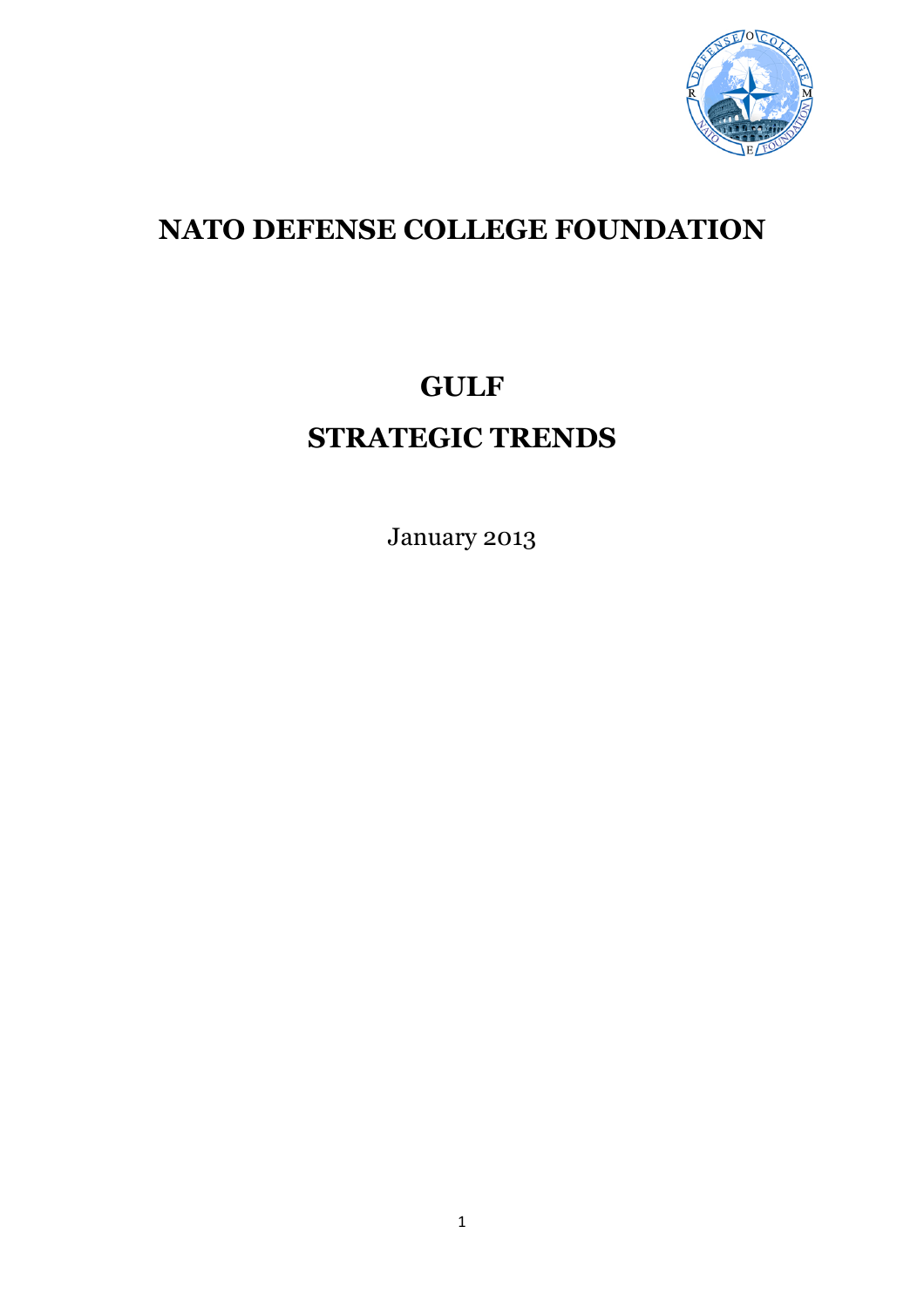# **In depth analysis**

# **The Saudi-Iranian Proxy War**

## **and the instable balance of power between Sunni and Shi'a**

The global financial crisis has left its mark on the Gulf Cooperation Council (GCC), comprising Bahrein, Kuwait, Oman, Qatar, Saudi Arabia, and the United Arab Emirates. Strong injections of money in the welfare state — reserved only for local citizens and made possible by reserves accumulated during the 2003–2008 oil price boom —have helped contain its impact.

But the Gulf region is troubled now also by the political side effects of the US intervention in Iraq in 2003, which had the geopolitical consequence of making Iran the rising regional power. This has altered the already instable regional balance of power which rested on Sunni predominance and Shi'a subjugation, igniting a Shi'a reawakening which has been strengthened and enhanced by the Arab Spring since 2011.

Contrary to what ongoing protests across the Middle East and North Africa might imply, monarchs and ruling families in the Gulf still enjoy a certain degree of legitimacy in the eyes of their own people, on the backdrop of a division between native full citizens and foreign workers without civil rights. Most citizens of Arab monarchies want to see changes within the establishment, but not a complete regime change, whereas there does not seem to exist enough consensus around a revolutionary approach vis-àvis change.

With the possible exception of Bahrein, there is still time for Arab sovereigns to change course. It is less dangerous for the monarchs to act now than to wait until the demand is overwhelming and could indeed spiral into an uncontrolled process of change. Their legitimacy is at stake, and they will likely face more severe challenges if they do not act soon.

Saudi Arabia's hostility towards the uprisings in Tunisia and Egypt, and its coordinated efforts to block change in the Gulf and in allied monarchies across the region, works directly against the goal of promoting reform. But especially in Bahrein, even if the protesters had sympathies with Iran, there are dim prospects for stability without a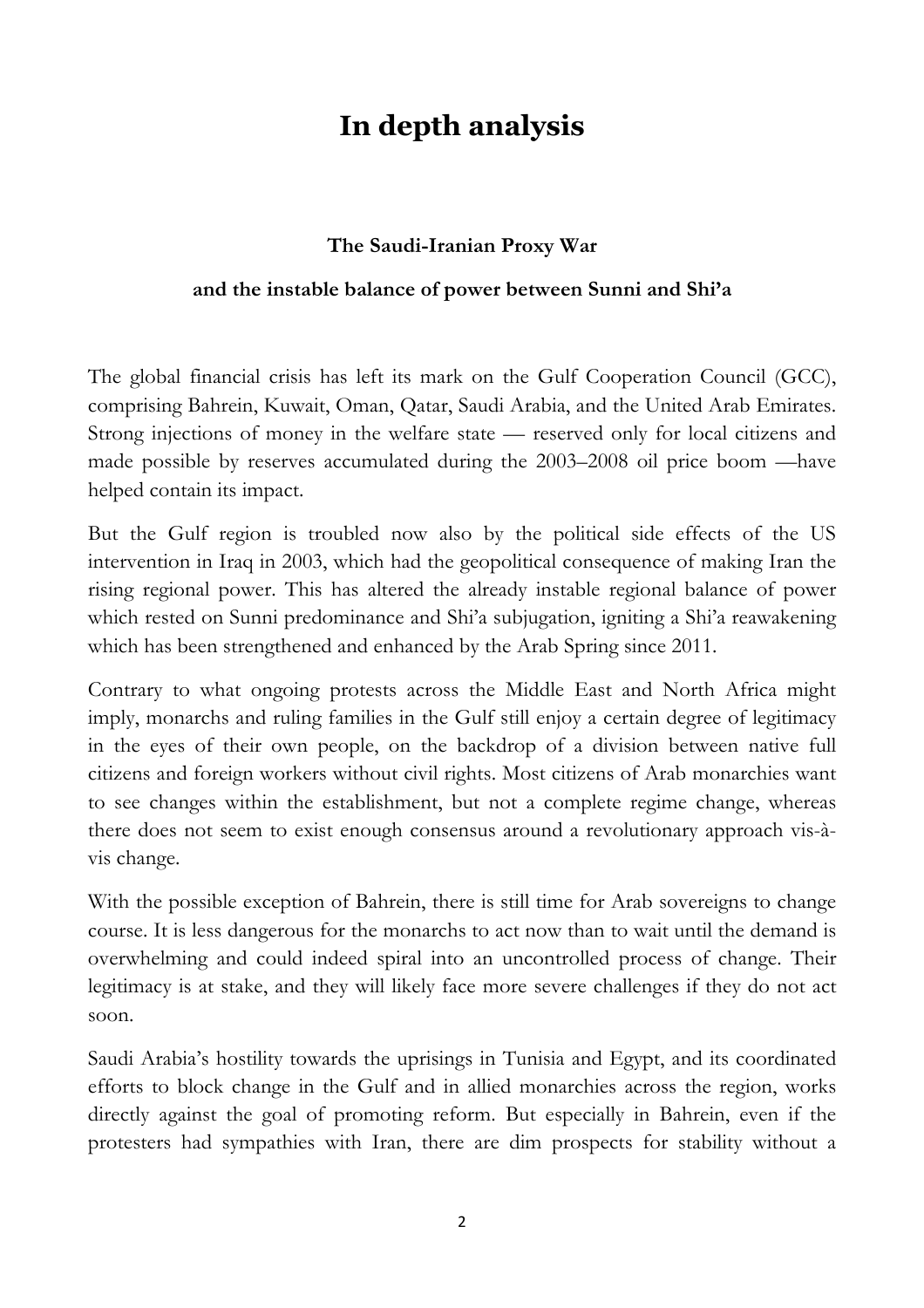serious new political initiative which would shape a new pact between the main ethnic and religious groups in the area and then create a new balance o power.

## **The Saudi push for the status quo**

The Sunni minority in Bahrein could not last without Saudi money and tanks. Despite all their money, without the Saudi umbrella Qatar, Kuwait, and the United Arab Emirates are city-states that would be unable to defend themselves against a revolutionary regime inspired by Iran or by a possible new radical regime in Saudi Arabia, should the war of succession ongoing in the Kingdom end with the demise of the House of Saud and the ascendancy of a radical regime of ultra-radical ulema. In this case, only Oman would be probably isolated and strong enough to endure.

So far has been thought to be a Western interest to keep the House of Saud in power and therefore Saudi Arabia stable. Any disruption in Saudi oil exports—whether due to unrest, cyberattacks, or a new regime's decision to reduce exports substantially—will have a major impact on the global economy.

In addition, the CIA war against al Qaeda is heavily dependent on the kingdom: for example, cooperation with Saudi intelligence is of utmost importance in the war against Al-Qa'da in Yemen and it has been a Saudi operation which foiled the last two attacks by al Qaeda in the Arabian Peninsula (AQAP) on the American homeland.

The problem is that the House of Saud has to manage a difficult transition between the second generation of a couple of dozen of direct sons of the founder to the larger third generation of nephews, which are in their thousands. This "war of succession" is the biggest factor of instability beneath the current events in the Gulf because it is the biggest obstacle to start a path of political reform.

## **The Iraqi push against the status quo**

Maliki's efforts to destroy his rivals have drawn him closer to Shi'a Iran, which has in turn affected regional power dynamics. To counter Iran's influence, Turkey is now acting as the defender not only of Iraq's Sunnis but also of its Kurds, even though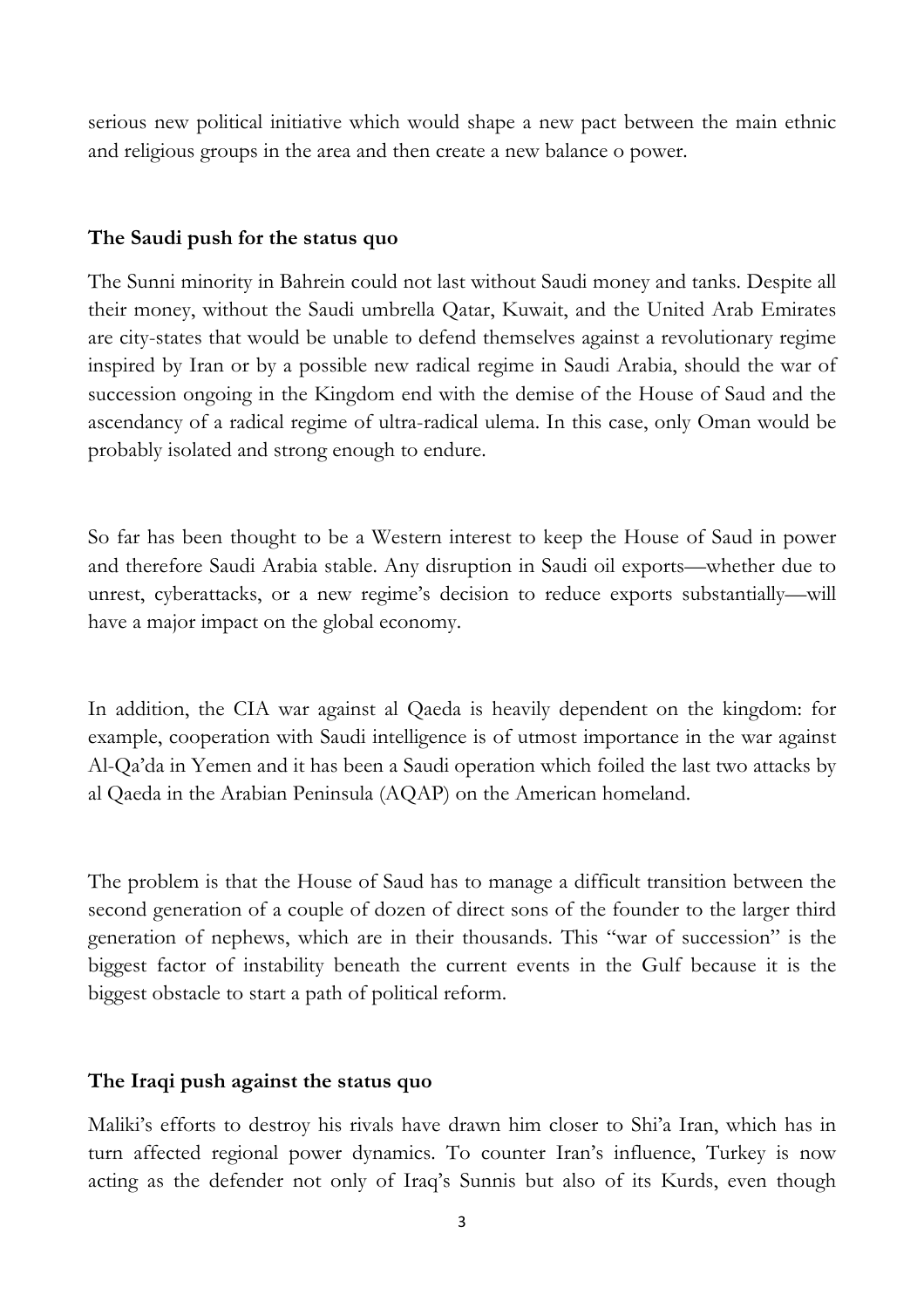Turkey has long feared Kurdish nationalism in general and especially within its own borders.

Saudi Arabia has chosen as a matter of fact an interventionist attitude in Syria, motivated not only by the desire of extending the influence of conservative wahhabite Islam – and by that of letting some of the internal pressure on the regime go outside – but also by the plan of counterbalancing the Iraqi influence and the formation and strengthening of a pro-Shi'a axis that now runs through Iran, Iraq, Syria, and Lebanon. In this respect supporting the rebels in Syria is coherent also with the idea of replacing the Shi'a-Alawite regime with a Sunni government and undoing the pro-Shia axis.

The competition between these two regional trends in the Gulf is likely during the next months still to be won by emirs and monarchs working for the status quo. Should the financial crisis dry up the resources used now to quench the thirst for democratic participation, including a bigger role for women in public life, or should Iran get out from the international isolation in which is locked at the moment, political problems will arise soon.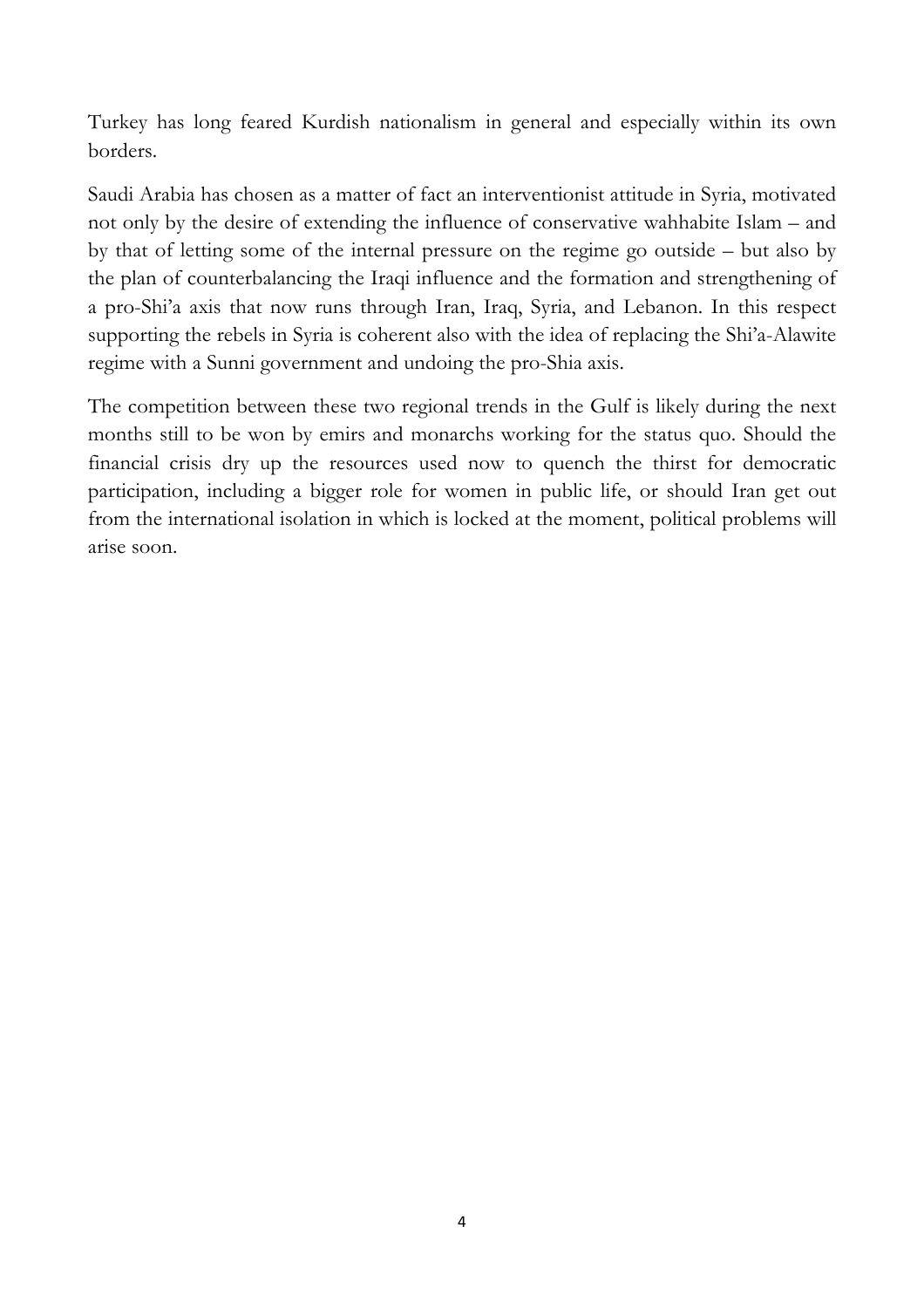# **Area Monitoring Saudi Arabia**

#### **Two approaches to political reform**

The political agenda in the kingdom of Saudi Arabia is more and more focussed on topics of reform and rights.

Two approaches to political reform have been prominent vis-à-vis royal initiatives tackling issues of reforming the governance of the kingdom. The rights activists represent the first approach: that of nonviolent activism aimed at reformulating the government from an absolute monarchy to a constitutional monarchy. This approach is shared and supported by the Umma Islamic Party, which calls for an elected head of government and the transfer of power and is the new factor in the sleepy Saudi political life. Umma's founders were arrested days after announcing the establishment of their party in March 2011.

The second approach is that taken by the Movement for Islamic Reform in Arabia, which argues that reform is impossible as long as the Saud family is in power, and that the monarchy must go and replaced by a popularly elected government. This movement is led by the exiled Sa'ad al-Faqih and goes back to the revolt against the House of Saud which came after the permission to US troops to deploy and stay on Saudi soil in order to re-conquer Kuwait from Saddam Hussein in 1990. The princes who press for reforms are doing so only to achieve financial and political balance within the family, but themselves remain beholden to a culture of inherited right.

#### **Change not likely in the near future**

The 5<sup>th</sup> of December 2012 a large crowd welcomed the Salafi Sheikh Sulaiman bin Nasser al-Alwan after his release after nine years of imprisonment. Similarly, there have been other rumblings of change in Saudi society. Most prominently, a group of rights activists and reformists have been brought to trial in the past year—including two of the eleven co-founders of the Saudi Civil and Political Rights Association, Abdullah al-Hamed and Mohammed al-Qahtani, but their trial has resulted in a number of clashes.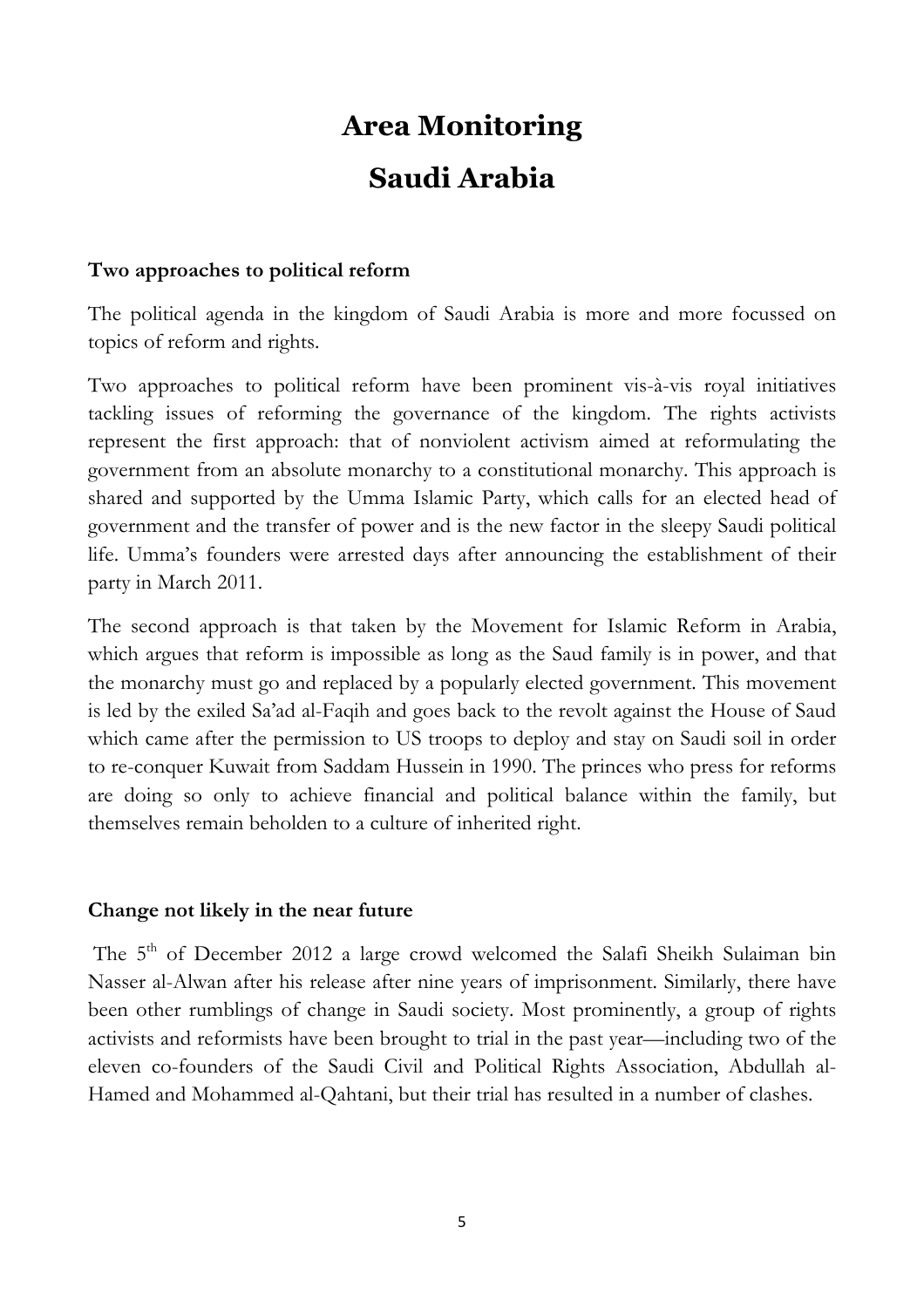Even though the topic of reform is high on the agenda, even the most determined reformers expected meaningful change in a longer time than the time frame set by people in other Arab countries, due to the resilience shown by the House of Saud in avoiding structural changes.

The changes that have already taken place -- from the widespread protests in the Eastern Province (Sharkiyya) to the renewed push for women's rights to a legal campaign for human rights to the dramatic opening of an online public debate – are nevertheless important, because it does not seem plausible that a country with such a young and intensely wired population can maintain indefinitely a system which denies transparency, accountability or equal citizenship. This is proven by a rapidly transforming and growing – even though only virtually - public sphere.

## **The protest is virtual but nevertheless real….**

Saudi Arabia has clearly been deeply affected by the Arab Spring, as it has been the case for all the other Arab countries. Nevertheless demands for political change have so far been blocked through a mix of repression and co-optation. A mix which is enough for the time being to contain demands for change, but which is less than needs and requests expressed.

The connection between Saudi Arabia's domestic crackdown and its regional policy it also clear. Riyadh's crackdown on its own reformists and massive domestic spending boom mirrored the support it offered for beleaguered monarchies in the Gulf, and also Jordan and Morocco.

As was the case for Egypt in 2004, when the civic and professional opposition to the regime went public and were put the seeds for the fall of Mubarak almost ten years later, Saudi Arabia today see a rapidly transforming public sphere and rising citizen demands finding little opportunity for expression in the formal political realm. Twitter is as a dramatic new Saudi public sphere in a country that never used to have a meaningful public sphere at all.

So far, the virtual protests have not been able to move into the streets in force, except in the East, which has experienced strong public protest on the systematic discrimination against Shi'ite citizens which is similar to what is happening in Bahrein.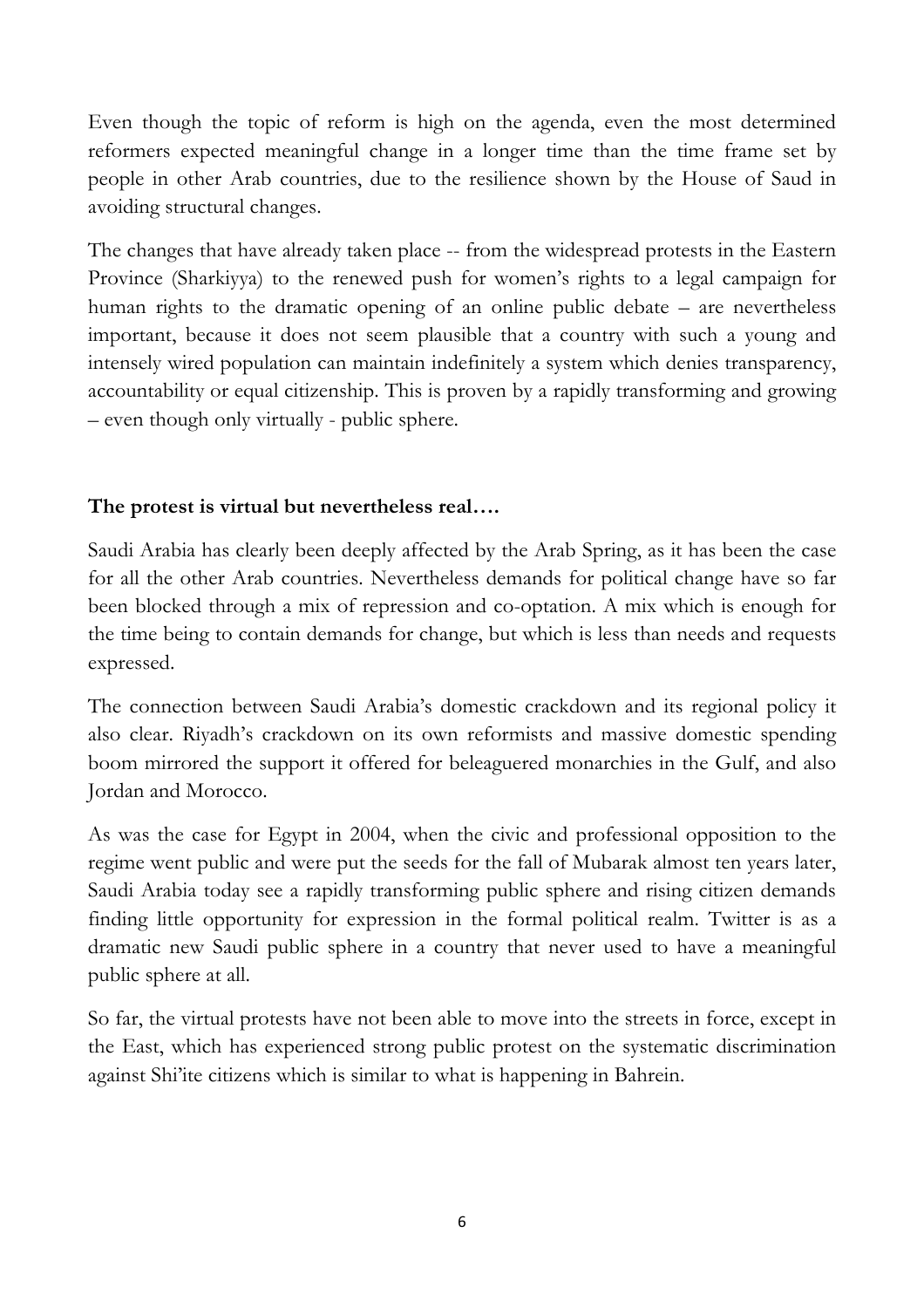#### **…and has interesting commercial and industrial side effects**

This has meant also as a side effect a huge growth – politically and industrially - of the role of the social media. Saudi Arabia is the world's first country regarding YouTube viewers, especially those who watch videos on smart phones. Latest statistics reveal that Saudis contribute more than 90 million YouTube views every day.

With more than three million active Twitter users, Saudi Arabia not only leads the Middle East, but, with a 300 percent year-on-year growth rate, actually is the first in the world as the fastest-growing Twitter nation. Indeed, Saudi Arabia grew more than 3.000% between 2011 and 2012, and currently accounts for some 50 million tweets per month. And it's not just Twitter – with six million Facebook users and 90 million daily YouTube views, social media have become a very serious business in Saudi Arabia.

## **Saudi Arabia and the change in the coming months**

This contrast and tension between the institutional situation and the growing demand for more voice in the political and institutional arena coming from the youth, women and the majority of the Shi'a population of the kingdom are getting stronger and are there to stay.

Therefore, the same demographic challenges that prompted revolution in Egypt and Yemen (a very young population and very high underemployment), apply also in Saudi Arabia. This already explosive potential one must add also a restive Shi'a minority, mostly resident in the oil-rich Sharqiyya. The politically more extreme fractions of this minority probably received Iranian help and the local Shi'ites are part of the Iranian-Saudi proxy war ongoing in the Eastern part of Saudi Arabia, in Yemen, Bahrein and among the Arab minority in the West of Iran, respectively fanned by Iranian and Saudi interference.

Much more worrying for royals would be protests in Sunni parts of the kingdom, especially if they get co-ordinated with the turmoil present in the Shi'ite minority and unite with the rising demand for better representation coming from women and youth.

In particular, the Saudi opposition is expert in the use of information technology that could ensure rapid communication of dissent within the kingdom and to the outside world.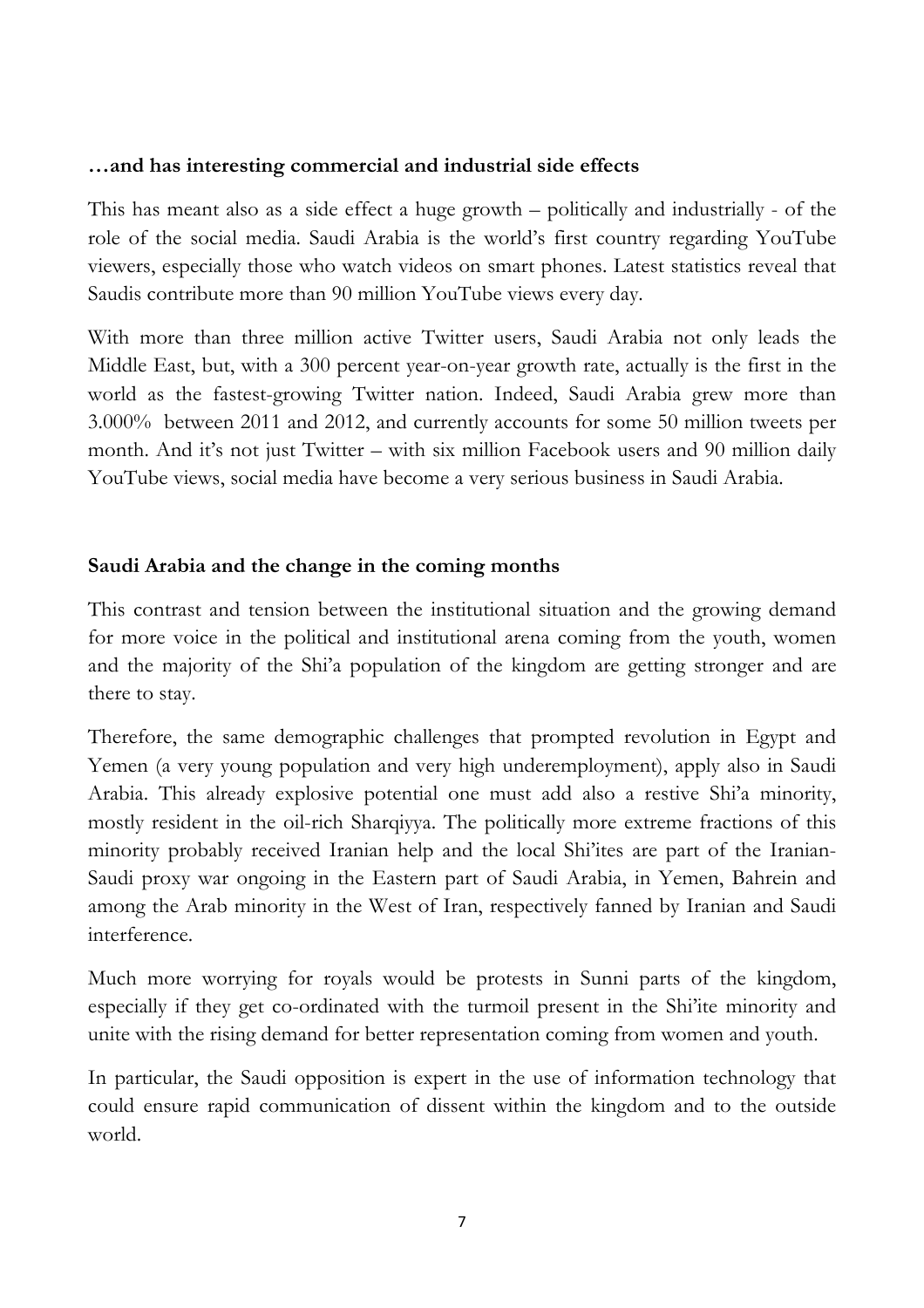The Saud family has therefore spent more than \$130 billion since 2010 trying to buy off dissent at home. They have made reforms to let women sit in a consulting council, a move dismissed as "cosmetic" by many but nevertheless appreciated by women as a starting point.

As in other Arab revolutions, the opposition revolutionaries will not be united on anything except ousting the monarchy. There will be secular democrats but also al Qa'eda elements in the opposition. Trying to pick and choose will be very difficult.

If things go wrong the unity of the kingdom could collapse as the Hejaz separates from the rest, the East goes with the Shi'a, and the centre could become a jihadist stronghold.

Even though a remote perspective by now, this series of events remain possible as long as the "war of succession" within the large royal families will not see a clear and universally accepted winner in a personality of the third and younger generation, that one of the children of the actual ruling princes, sons of the founder.

# **Iraq**

# **The sectarian divide increases**

Politics in Iraq and the surrounding region are increasingly sectarian. Inspired by the rebellion in Syria and supported by the Sunni leaders of Turkey, Saudi Arabia and Qatar, Iraq's Sunnis may seek greater autonomy from the Shi'a-dominated central government in the years to come.

The pivot of unrest is the Sunni heartland of Anbar, a vast desert province that makes up a third of Iraq's territory and is populated mainly by Sunnis in towns along the Euphrates River, once the hotbed of Sunni and al Qa'eda's attacks against US troops, which here had to endure some of the worst urban combat. Among the thousands of protesters in Falluja recently, some raised the old three-star Iraqi flag from the Saddam era and the black flag of al Qa'eda's local wing, the Islamic State of Iraq.

Sunni popular unrest has been accompanied by a growing violence from Sunni Islamist insurgents, who in recent years have been repudiated by the populace and now seem to get popular again. Four suicide bombers have struck recently, directed especially against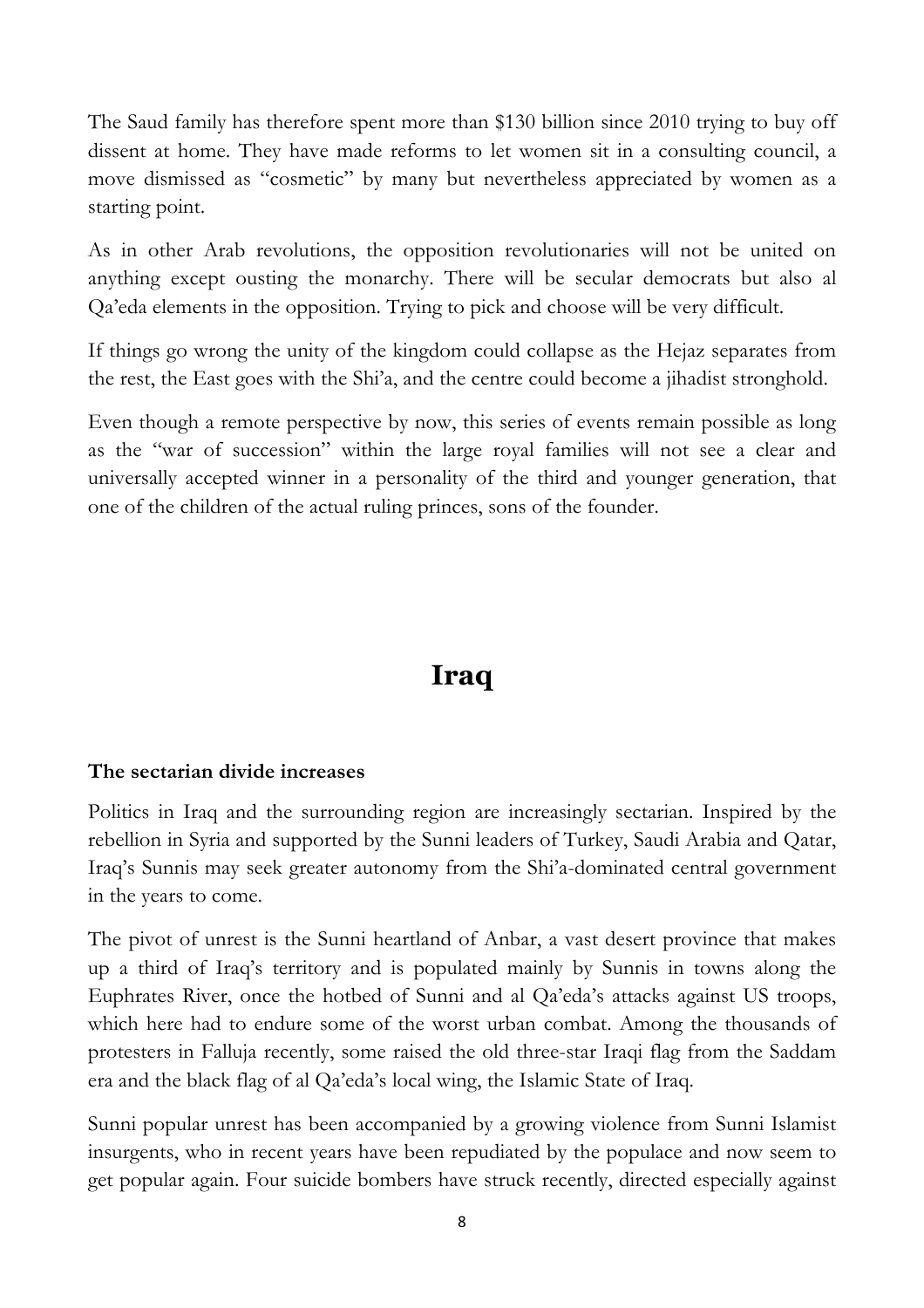persons from civil society who are against the trend to militarise grievances and to open again a window to al Qa'eda.

Suicide bombers came also into action in the contested and oil-rich enclave of Kirkuk, (the semi-autonomous northern region of Kurdistan), where many Arabs live after the "Arabisation" policy carried out by late Saddam Hussein. The mortal wave is likely to increase or decrease depending directly on the quality of the relationship between the regional government controlled by the Kurds and the national government, headed by Nouri Al-Maliki.

## **Growing opposition to Al-Maliki**

Thousands of Sunnis have taken to the streets to protest against the mistreatment of their minority since late December, increasing worries that Iraq could slide back into widespread sectarian confrontation. The protests erupted when authorities arrested the bodyguards of the Sunni finance minister, Rafi al-Issawi, on terrorism charges, a move that many Sunnis saw as politically motivated. Officials say it is simply a judicial case.

This violence complicates Maliki's attempts to end the protests, where demands range from amending the laws on terrorism, felt by many Sunnis as singling them out, to more radical calls for the Shi'ite leader to step down.

In response, tens of thousands of Sunnis took to the streets of Anbar, Mosul, and other predominantly Sunni cities, demanding the end of what they consider governmental persecution. Issawi has accused Maliki of targeting him as part of a systematic campaign against Sunni leaders, which includes the indictment of the Sunni Vice-President Tariq al-Hashimi in 2011 on terrorism charges.

The protests are evolving into a major political challenge for Maliki, whose fragile government has been blocked over how to share power almost since it was formed two years ago. Moderate Sunni leaders are calling for modification of the anti-terrorism law, more control over a campaign against former members of Saddam's outlawed Ba'ath party and the release of more detained prisoners under an amnesty law. But more radical Islamist leaders and clerics push even for an autonomous Sunni Muslim region to be set up in Anbar.

Meanwhile, Kurdish leaders identify Maliki as Iraq's main problem and some delegations of Kurds and Shi'a have travelled to Issawi's native province of Anbar to express their own distrust of the regime. The top Iraqi Sh'ia cleric, usually silent and quietist, Grand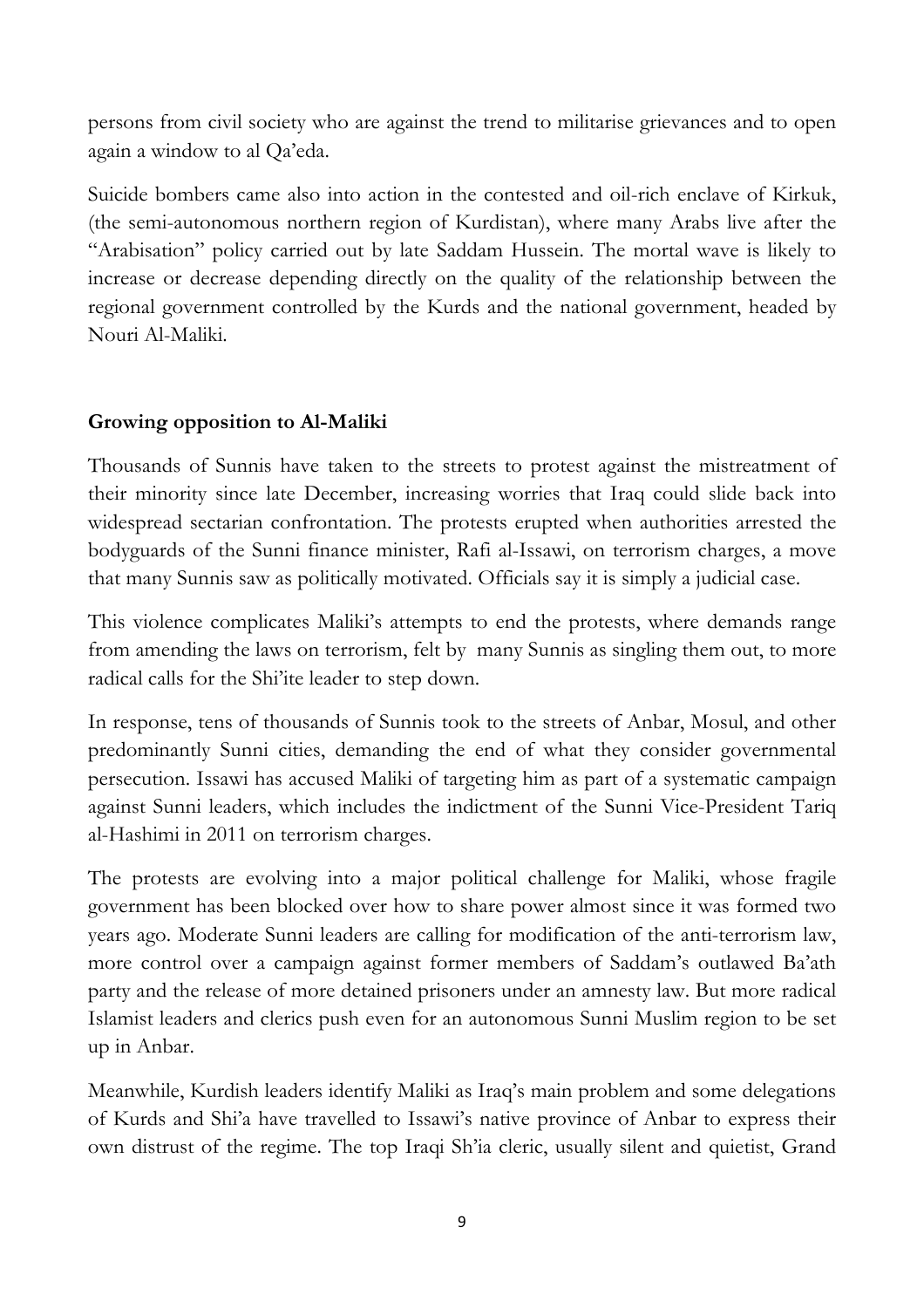Ayatollah Sistani, has voiced disappointment with Maliki's government and has called for it to respond to the concerns of the protestors.

Muqtada al-Sadr, the leader of Iraq's most radical Shi'a movement, has pointed his finger against Al-Maliki accusing him to be the cause of the current discontent. Although fear of Maliki's authoritarianism is pushing his rivals together, growing sectarian tensions may yet rip Iraq apart.

As a matter of fact Iraqi parliament passed a law recently intended to prevent the Prime Minister al-Maliki from seeking a third term. Maliki's coalition in Parliament boycotted the vote. The parliamentary move came in the aftermath of anti-Maliki street protests that turned violent in Falluja. The bill passed with 170 votes, more than the 163 threshold that was not achieved when the sacking of Maliki was on the agenda last spring.

## **The Syrian factor**

The tensions are on one hand adding to Iraqi government worries that the war in neighbouring Syria will upset Iraq's own delicate confessional and ethnic balance and on the other enticing to possibly interfere in the Syrian game. Mainly Sunni rebels are fighting Syrian President Bashar al-Assad. Hardline Iraqi Sunnis think the potential rise of a Sunni regime in Damascus after Assad will strengthen their own position in Baghdad, where they face a ever more assertive and sectarian leadership in Al-Maliki. As a counterbalance Iraqi Shi'ite might have the temptation of getting more involved alongside the Assad regime, in order to strengthen their position internally and regionally in the Shi'ite axis, becoming more dependent on Iran.

#### **Future Developments**

Maliki began his second term as prime minister after inconclusive elections in 2010. The next national election will be in 2014. But important local elections are due to be held in April 2013. Early signs indicate that Al-Maliki is willing to form a large Shi'a coalition, therefore marked by a confessional stigma which will exacerbate the current lingering sectarian war.

If Maliki is willing to continue in his strategy of polarisation along ethnic lines and therefore his current conflict against the Kurds, intimidating Iraqiyya as the only broadly non-sectarian party without building any bridges to disaffected Sunni Arabs in the disputed territories (and possibly also without having the diplomatic buffer of President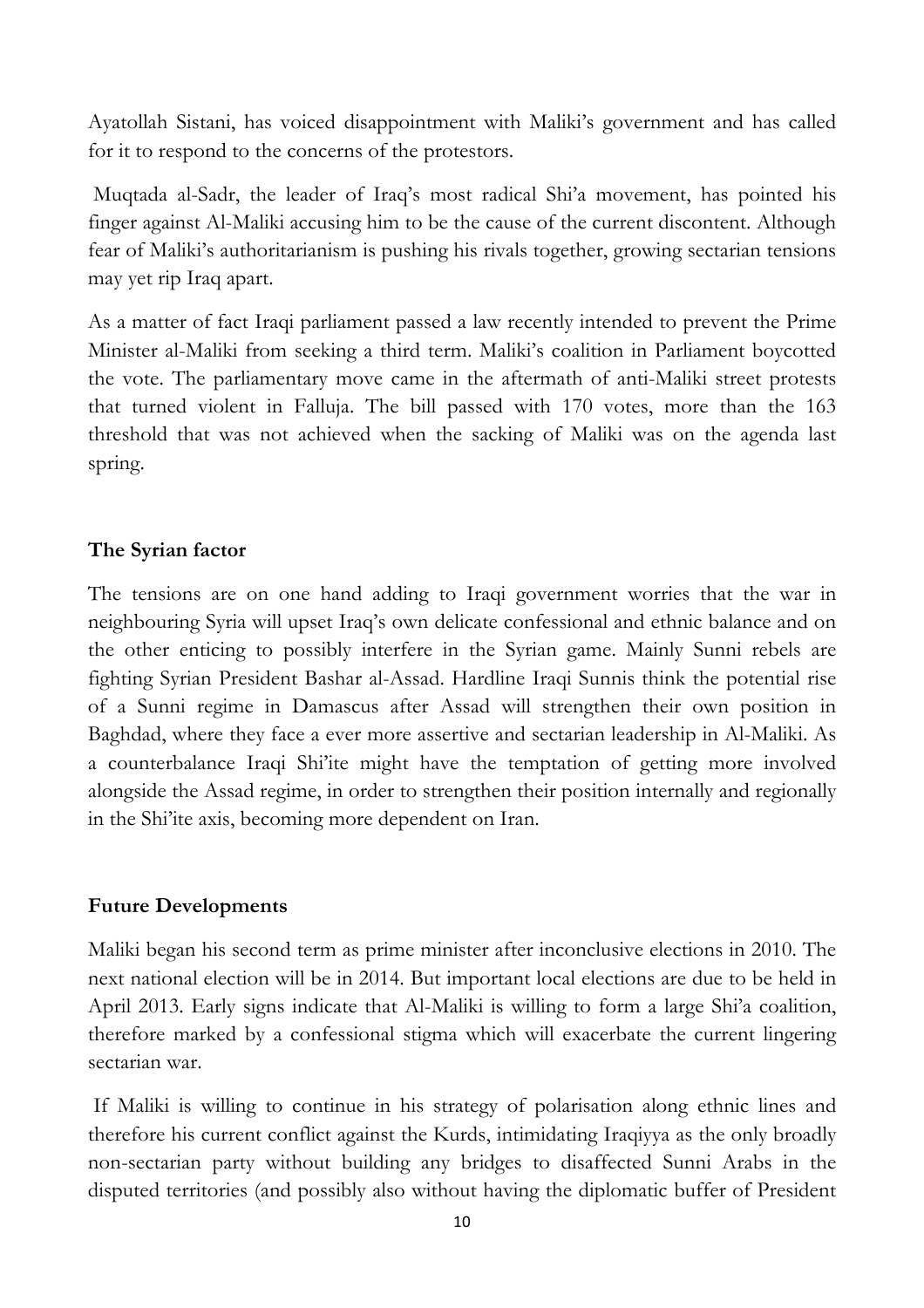Jalal Talabani, whose health problems have deteriorated sharply in recent days), he will probably lack the parliamentary and political basis for such an escalation. The problem with it is that if his approach remains unrealistic, the chances for violence will also rise.

# **Kuwait**

## **A democratic stalemate**

Kuwait's emir Sheikh Sabah al-Ahmad Al Sabah decided to change Kuwait's electoral law this past October 19, arguing that the reform will "protect national unity". This amendment to the electoral law sharpened the political crisis in Kuwait, as opposition groups have, in response, boycotted the elections in December. The resulting political instability is threatening to create a crisis in the country's long history of political participation.

The amendment reduced the number of votes each voter can cast to one, a change from the previous electoral law which allowed each voter in a district to select up to four MPs. Critics claimed that the new electoral system benefits pro-government candidates and will result in a tame parliament that will be unable to stand up to or hold the government accountable. Previous issues over the electoral issue have centred on redrawing of electoral districts.

The emir's decree has caused massive protests among the opposition, one such demonstration was the "March of Dignity" on October 20, the largest political rally in the country's history, with more than 150.000 participants.

After the ballot, the opposition claimed victory for the boycott and warned that the new parliament did not represent the majority of people in the Gulf emirate, at a time of mounting nervousness about political change throughout the region. Officially the turnout was 43%, but opposition supporters claimed it was only 28%. Previous elections, including one held in February last year, saw a turnout of around 60%. Nevertheless the boycott had the effect of depriving the opposition, composed of tribes, Islamists and youth groups, of any representation in the 50-seat parliament.

The Kuwaiti royal family therefore wields now an enormous power even though much more fragile because based on a weaker consensus. The political situation in Kuwait resembles more and more to those of other countries in the region, which are characterized by a growing and increasingly less and less sustainable democratic deficit.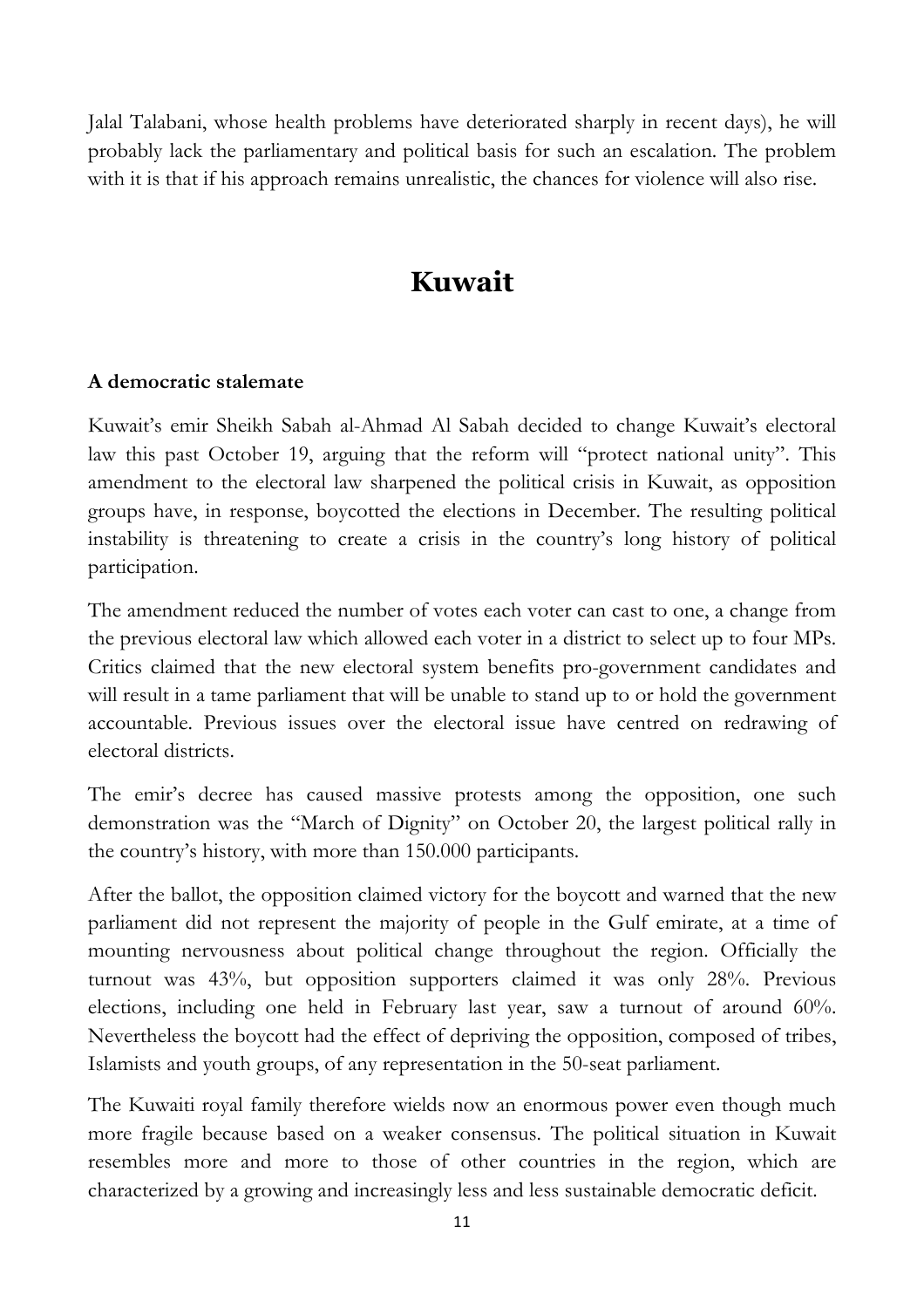According to the Kuwaiti constitution, the emir is the head of state and his person is "immune and inviolable." At any rate the Parliament has, to some extent, been able to play a role in holding government accountable through its power to question the prime minister and the members of his cabinet.

For years, the tension between the opposition and the government has grown over the parliament's limited power and calls for greater government accountability. The emir has dissolved each of the four parliaments that voters elected since 2006. The most recent crisis began in June 2012, when the Constitutional Court dissolved the Islamist-led parliament elected in February. This past October, the emir dissolved the parliament once more.

Liberal critics contend that the Islamist-led parliament has since then focussed on a religious agenda rather than the issues that enabled the opposition to gain a majority. For instance, the parliament passed a bill imposing death penalty on blasphemy — later vetoed by the emir — while some MPs called for legislation to monitor public morality.

In conclusion, the opposition's decision to boycott the elections might reduce its chances of playing a strong role in holding the government accountable. At the same time, a parliament without the opposition is a warning sign that all is not well in the Kuwaiti version of democracy. This means a stalemate in the political life of the Emirate which is only a preparation for a brewing crisis in the coming months.

# **Oman**

## **Tradition versus change**

The oldest independent state in the Arab world, Oman has been ruled by Sultan Qaboos since he seized power from his father, Sultan Said bin Taimur, in 1970, and is now one of the most long-term ruler of the world.

The Arab Spring left the Gulf state of Oman relatively untouched, with Sultan Qaboos choosing the "Saudi way" of dealing with the looming political crisis, ignited by a growing demand of political participation and reforms to solve the existent democratic deficit. The question now is how strong will be the appeal of tradition vis-à-vis the quest for change, even in conservative, backward and quiet Oman.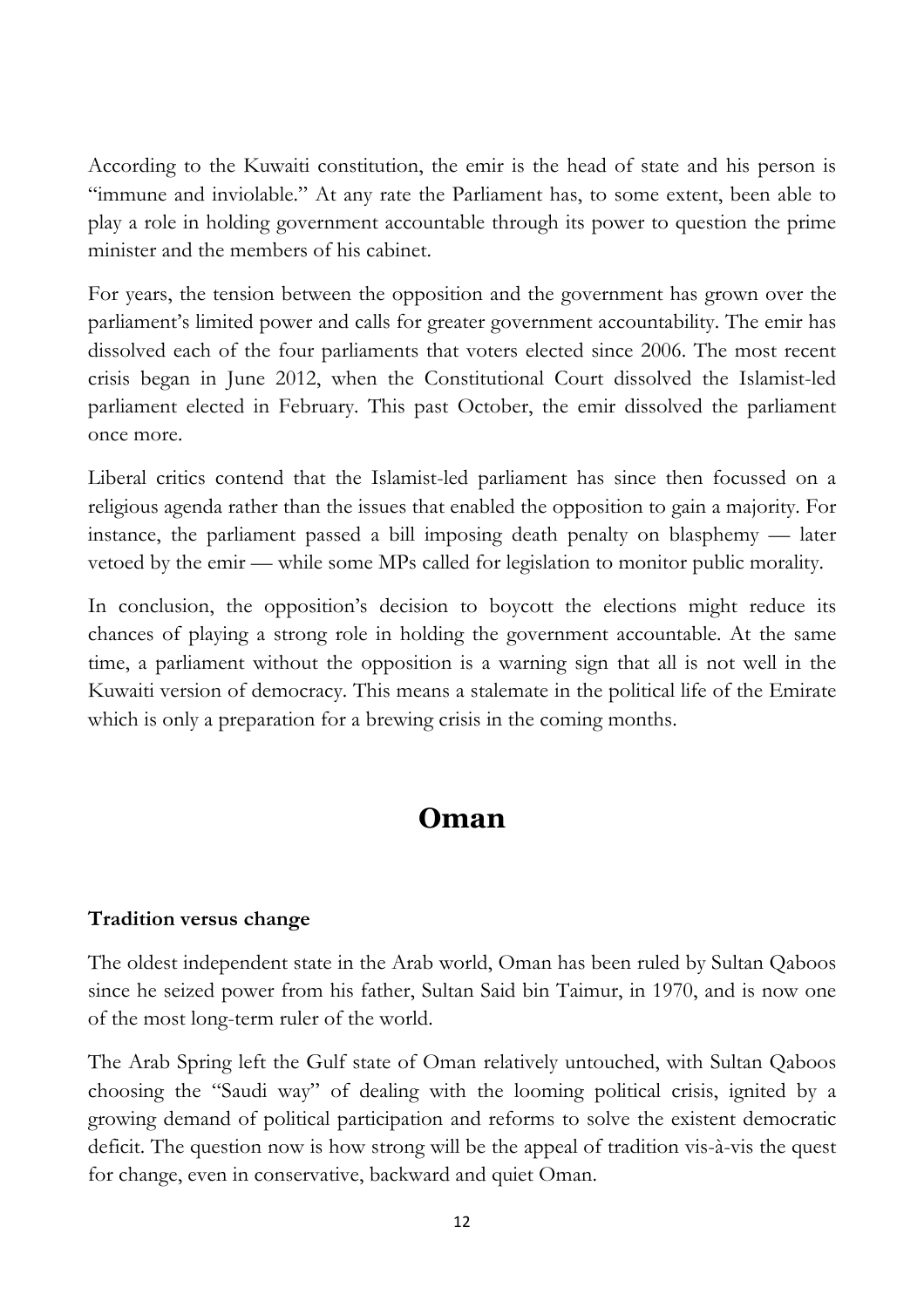#### **A deftly response to mainly economic grievances**

Like most of its neighbours, Oman saw street protests last year and earlier this year though protesters were socially motivated, asking mainly for salary increases and lower living costs, rather than revolutionary change. The vast majority of the population is under 25.

The result, was a certain number of reforms. Sultan Qaboos, created tens of thousands of new government jobs, raised the minimum wage and introduced cost of living allowances for public sector workers. He also changed his cabinet three times in 12 months, pushing out unpopular ministers. This response has been in a certain way an efficient response to popular demands for change.

But analysts expressed concern that the sultan's populist initiatives are merely an attempt to postpone genuine and badly needed structural reforms, especially considering the young age of Omani population and the growing demands of being more connected with the world and the region.

## **Dissent on air**

As in Saudi Arabia, the question at the heart of Omani politics is that one of succession: The sultan is childless but has named no heir, and this affects the future perspective and confidence in the political system. And like the failed dictators of Egypt, Libya and Syria, Qaboos has personally identified himself with the Omani state. It is illegal to insult him, but what counts as an insult is open to interpretation.

And as in Saudi Arabia, dissent has a major electronic dimension. Many are the dissident bloggers. The authorities will generally allow whatever is said in English, but the control is much more tight on what is said in Arabic, following the double standard in Arabic and English programs of Al Jazira. Yet showing one face to the neighbours and another to the world is an increasingly difficult to accept strategy for Oman's globally connected youth, who as in Saudi Arabia has become highly experts in the use of info-technology.

With the monarch about to turn 72, but almost three-quarters of his population under the age of 25, Oman's generation game is becoming a more and more difficult balancing act.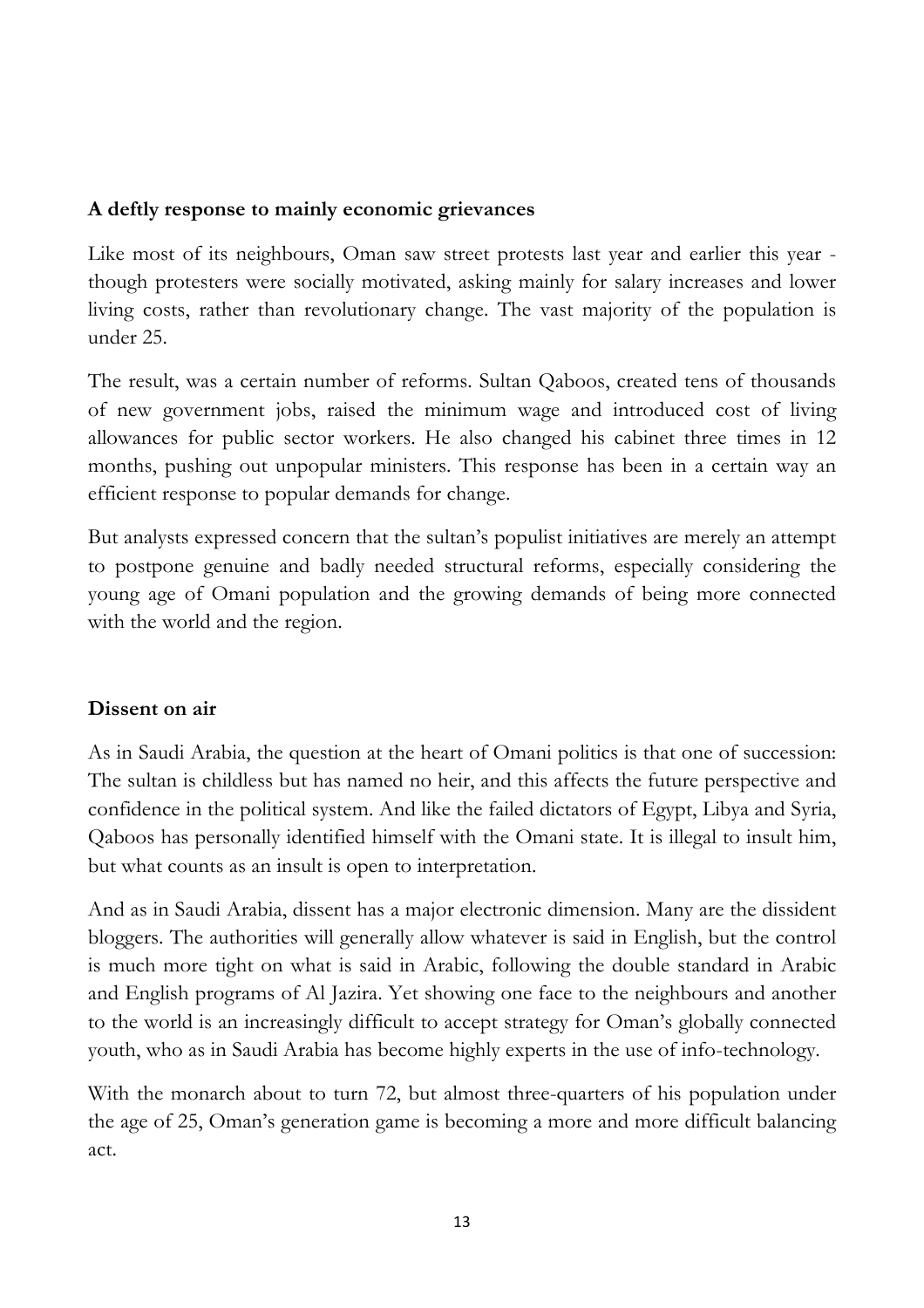# **EAU**

#### **The Egyptian resentment**

Throughout 2011, bilateral relations between EAU and Egypt were strained by mounting concern in the UAE over Egypt's potential warming to Iran. But this was only part of a deeper mistrust between the two countries which is due to the political differences over the Arab Spring. Egypt's new leaders have as a matter of fact cast a watchful eye on the Persian Gulf states because of their previous support for the Mubarak regime. Moreover, the Muslim Brotherhood in Egypt is angered by the Emirates' sheltering of Mubarak-era figures, most notably the defeated presidential candidate and former Prime Minister Ahmad Shafiq.

#### **Islamists versus conservative Gulf States**

After their successes in the political elections which followed the Arab Spring, Islamists of various types are now trying to enter – mainly coming from Egypt, Lybia or Tunisia – in the political arena of the Gulf States. In January, the United Arab Emirates arrested a group of Egyptians on suspicion of forming a Muslim Brotherhood cell in the country, prompting tensions with the Muslim Brotherhood-led Egyptian government.

Most of the 94 accused are members of Al-Islah, an organisation linked to the Muslim Brotherhood. They have been in the custody of the Public Prosecution in Abu Dhabi since arrests began last summer.

They were charged with violating Article 180 of the Penal Code, which bans the formation of any political organisation or any organisation that compromises the security of the state, and with having connections with foreign bodies to harm the political leadership. Several of the detainees confessed to setting up a secret organisation with an armed wing with the aim of seizing power and establishing an Islamist state in the UAE.

#### **The property market recovers, and the EAU go nuclear**

The biggest story this year will continue to be the development of the UAE's nuclear power plant. The Emirates Nuclear Energy Corporation (ENER) is expected in January to present its application licence for a second reactor. The cost of buying and renting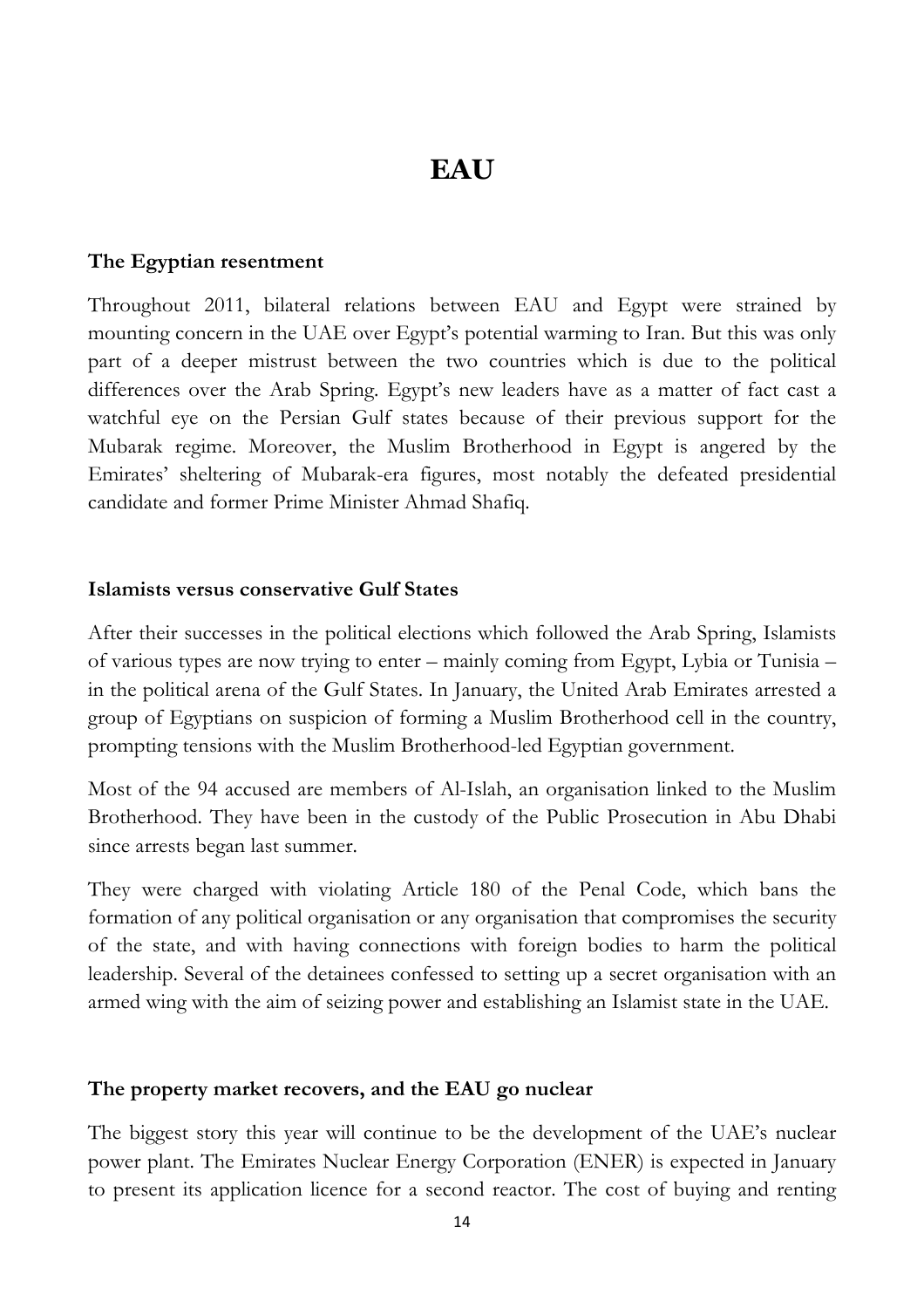accommodation in Dubai rocketed last year, with villa sale prices up 23% and further increases expected during the coming months. According to Asteco, the cost of buying a villa in Dubai rose by the highest rate in four years, as the property market began to recover from the global financial crisis. Apartment prices rose by 14%, said the property services firm, while rental costs increased by an average of 17%. Another mega mall is set to be built in Abu Dhabi, as plans were outlined for a US\$1 billion (Dh3,67bn) shopping and leisure complex next to the Sowwah Square financial centre.

#### **Problems ahead, but not in the near future**

The single biggest risk factor for the internal balance is the huge immigrants' growth, mainly from the Indian subcontinent and often hired for hard work in the services and building sector. But given the strong stability assured by the financial prominence of Abu Dhabi and the wealth at its disposal – Abu Dhabi ownes AVIA, the biggest sovereign fund in the world with its 900 bn dollars – and also considered the good relationships EAU has with Saudi Arabia and Qatar, the situation is to remain stable for the near future.

# **Qatar**

#### **National Pride in exchange for democratic participation**

Under Sheikh Hamad bin Khalifa al Thani, the current emir who ousted his father in 1995, Qatar has deliberately pushed itself to the centre of the world's attention and has become a hakam, an Arabic word meaning both "mediator", and "leader" in the Arab world. A role helped and buttressed by huge gas revenues. By promoting itself as a forum for divergent views and positions on the future of the Islamic world, by hosting the leader of HAMAS while having good relations with Israel, by maintaining strong ties to both Iran and the USA, by calling for the ouster of regimes in Syria, Libya and elsewhere in the Middle East on its popular Al-Jazira Satellite TV station, Qatar has positioned itself as the leader of the Arab world, despite being small and vulnerable.

This investment in national pride was chosen not only for the taste of it, but also and mainly for a cunning political strategy: showing to its fellow citizens how Qatar was highly considered abroad has given the emir the possibility of not being pressured for more democracy.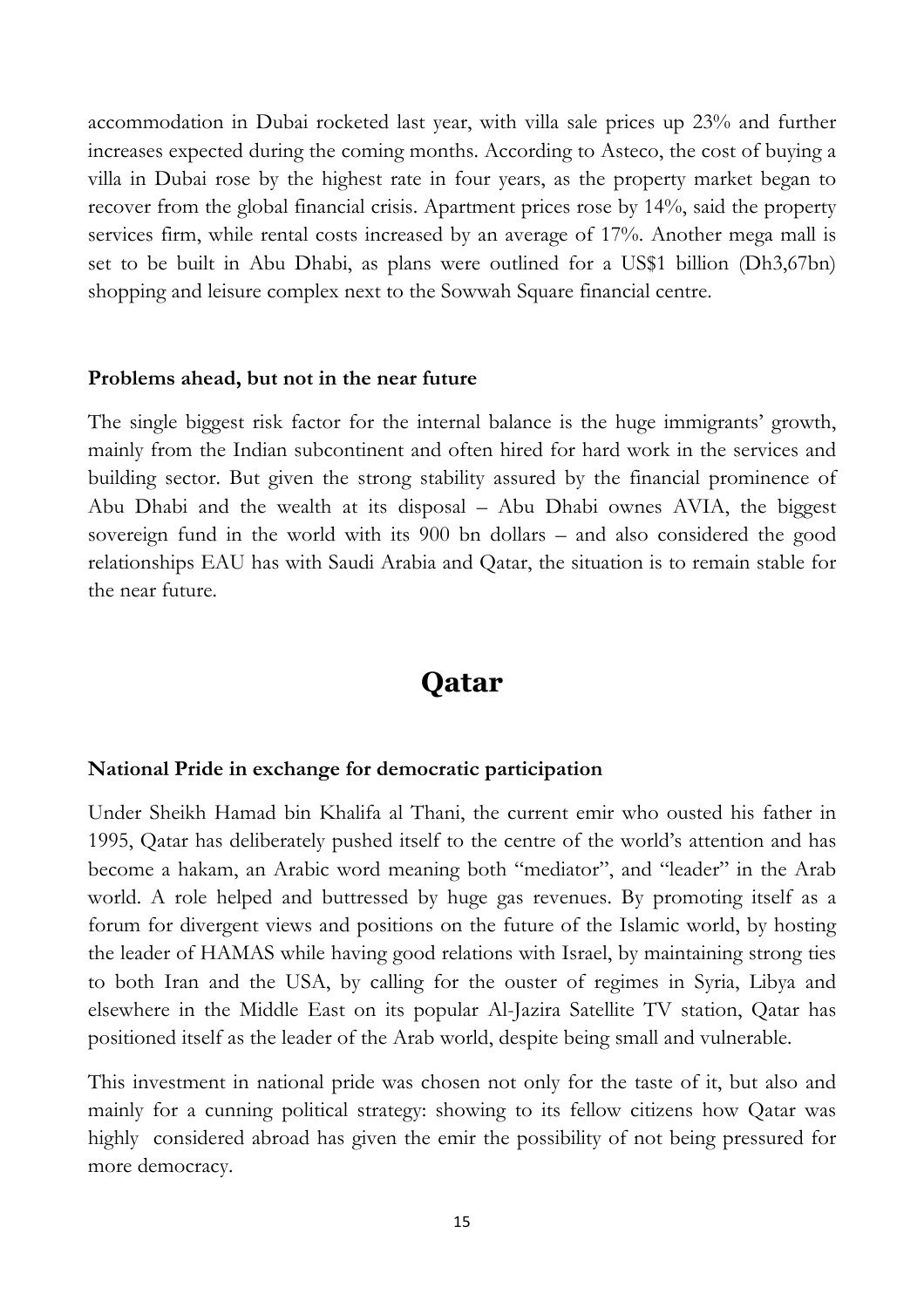#### **The Al Jazira factor**

When Sheikh Hamad founded Al Jazira in 1996, its main innovation was simply its ability to cover breaking news in Arabic with something approaching Western standards of independence. With Al Jazira's growing influence, however, it also became a powerful element in Qatar's foreign policy. And Al Jazira became two stations. The first is Al-Jazira Arabic service: it avoided commenting and reporting over the protests in Eastern Saudi Arabia and was initially slow on the revolt in Syria, which had been a Qatari ally. Above all, it seemed to ignore the violent repression in Bahrein.

The second is Al Jazira's English-language service: started in 2006, it has been praised in the West for its freedom of expression and courageous coverage of the Arab World. But its audience is predominantly an élite, Western, and international—people who do not pose a direct threat to Qatari or regional stability.

#### **The safe way ahead**

Sheikh Hamad's attitude, it seems, has been to promote Qatar abroad as one of the most sophisticated and open societies in the Arab Gulf, while internally keeping its own closed political and social system—and its status in the Islamic world and among the traditional Gulf monarchies—largely intact. Indeed, for all its activist foreign policy, Qatar's concerns are similar to those of other Gulf nations which coordinate together in the Gulf Cooperation Council: military security, food security, social stability, and an economic system that should be sustained, in a hostile climate, over the very long term—even beyond the era of gas and oil. The conditions to attain this goal have been set and they appear to be on solid foundations.

# **Bahrein**

With smaller oil reserves than its neighbours, Bahrein has one of the most diversified economies in the Gulf, with a penchant for financial services. But Bahrein is also one of the most unstable Gulf States in political and social terms. As a matter of facts it is the striking contrast between its Sunni ruling class and its greatly preponderant Shi'a population to make of this tiny but strategically and geopolitically crucial State the "sick man" of the Gulf.